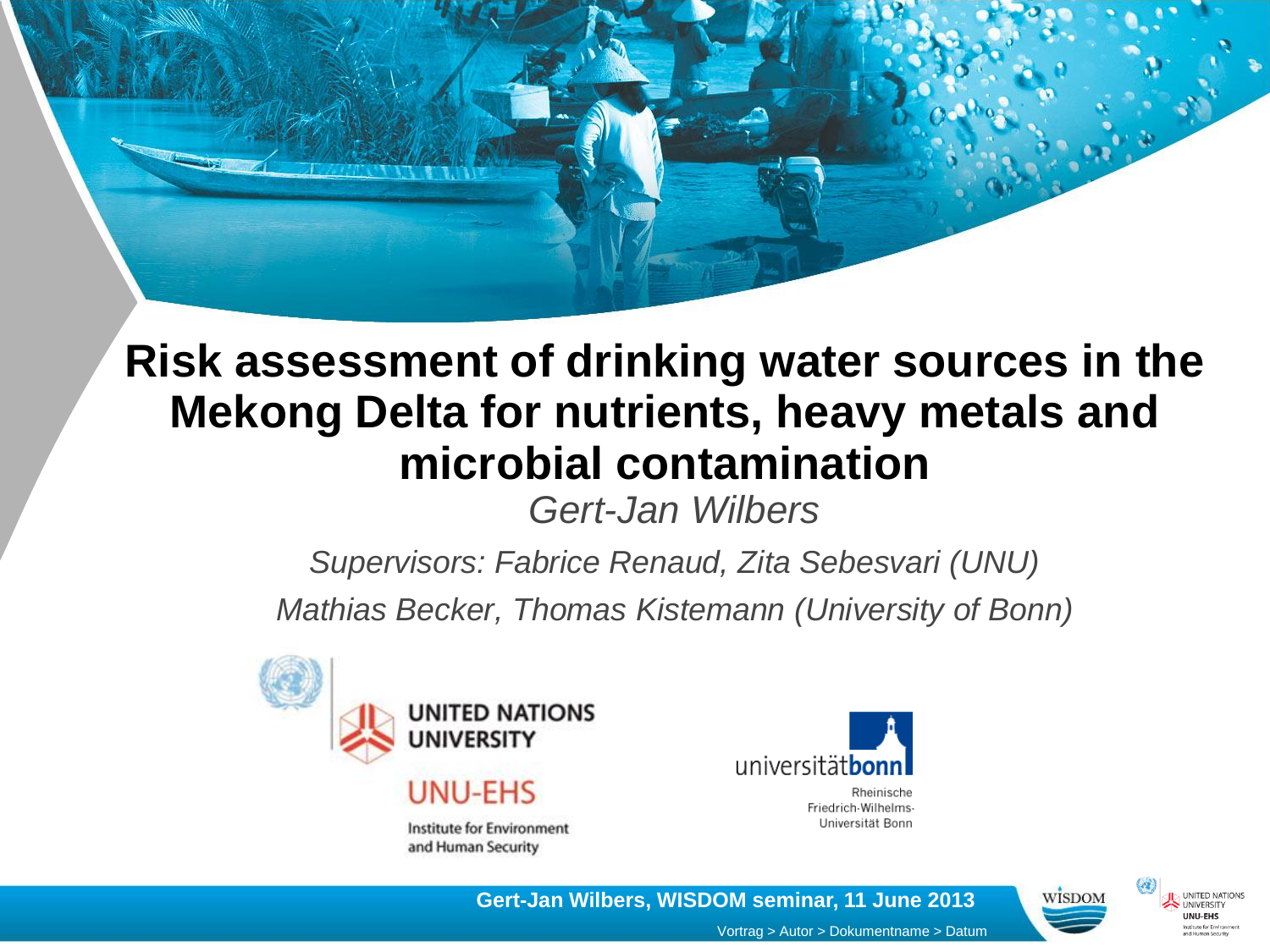

- **Main objectives**
- **◆ Study sites**
- ◆ Sources of water used for drinking and domestic functions
- ◆ Results of harvested rainwater quality
- ◆ Results of surface water quality

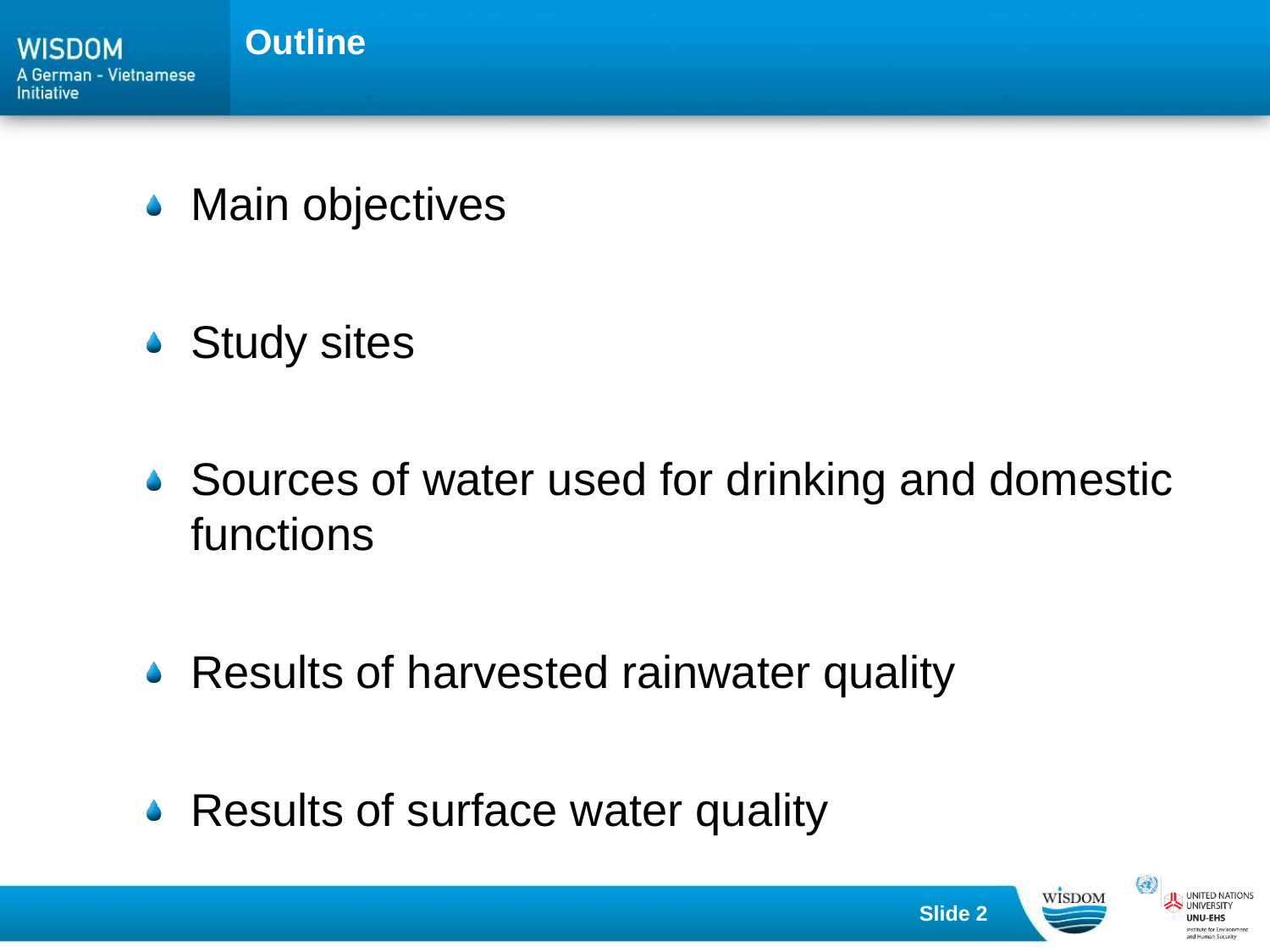

- Investigation of water resources used for drinking (and  $\bullet$ domestic functions) in the selected region
- Investigating the risks associated with drinking water  $\bullet$ quality – if possible, identify hot-spot areas of pollution
- Assessment of sources of pollution in order to provide recommendation for further improvement of water quality
- Provide recommendations to reduce risks associated with drinking water sources

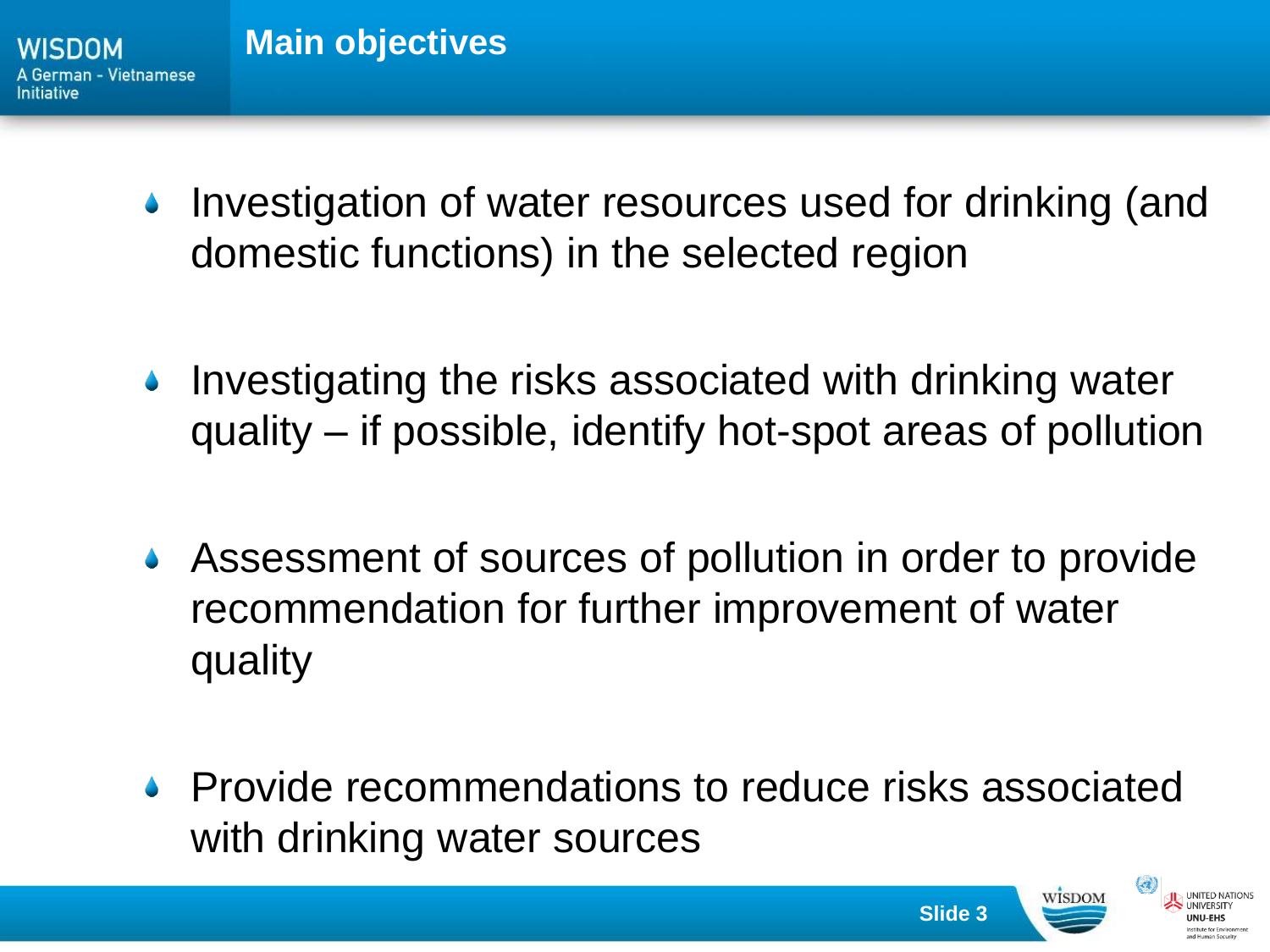Takev

 $\sigma$ 

ø

۰

Kampot

V,

鞱

rong Kep

#### o Ho Chi Minh City

Mekong-Delta

**b** Cần Thơ

© 2013 Tele Atlas © 2013 Google 2013 Cnes/Spot Image Data SIO, NOAA, U.S. Navy, NGA, GEBCO

> $\sim$  1  $\sim$  1 a conception confirm

**Soogle** earth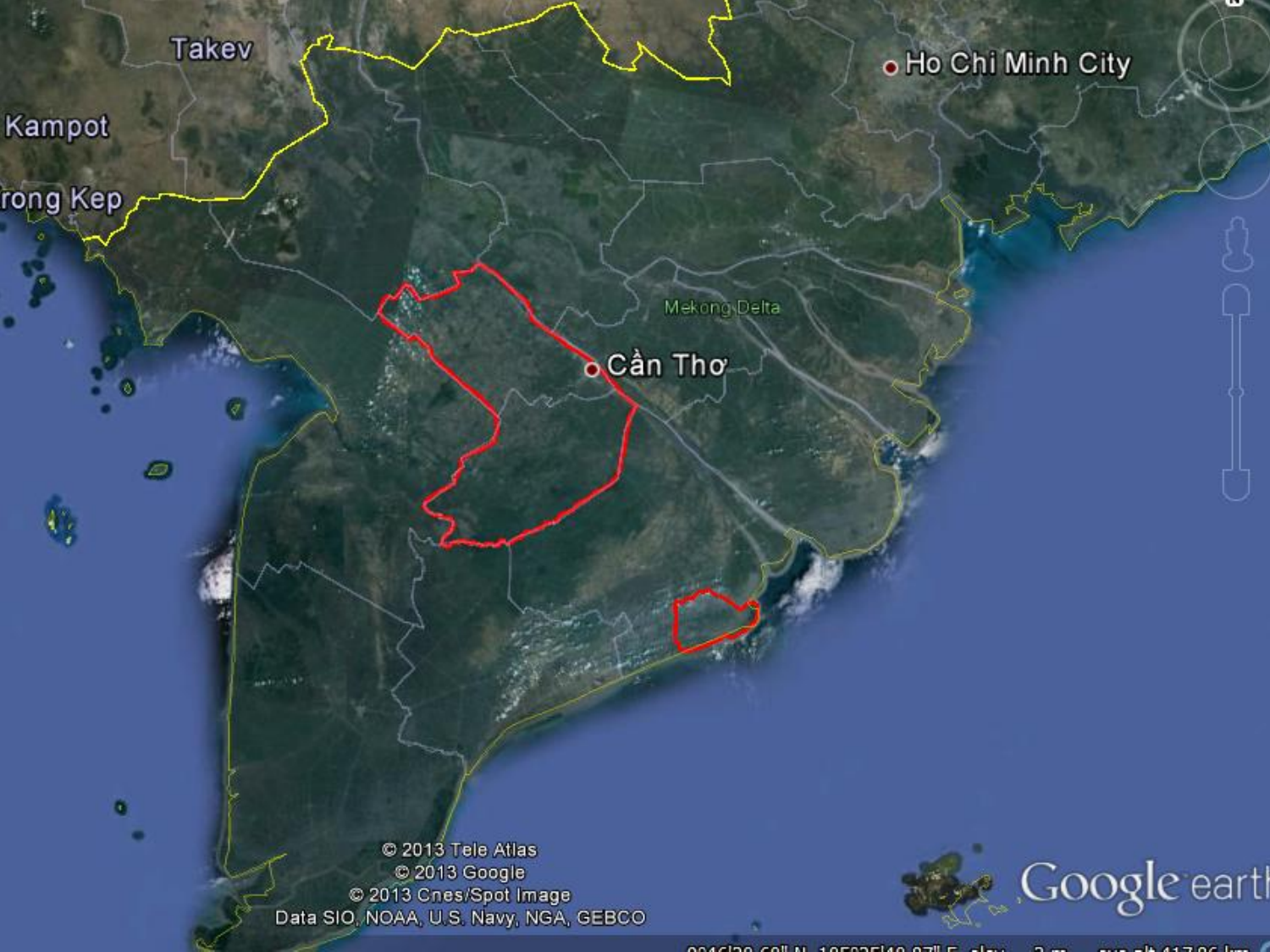#### **Drinking water sources**

# **Drinking water sources**

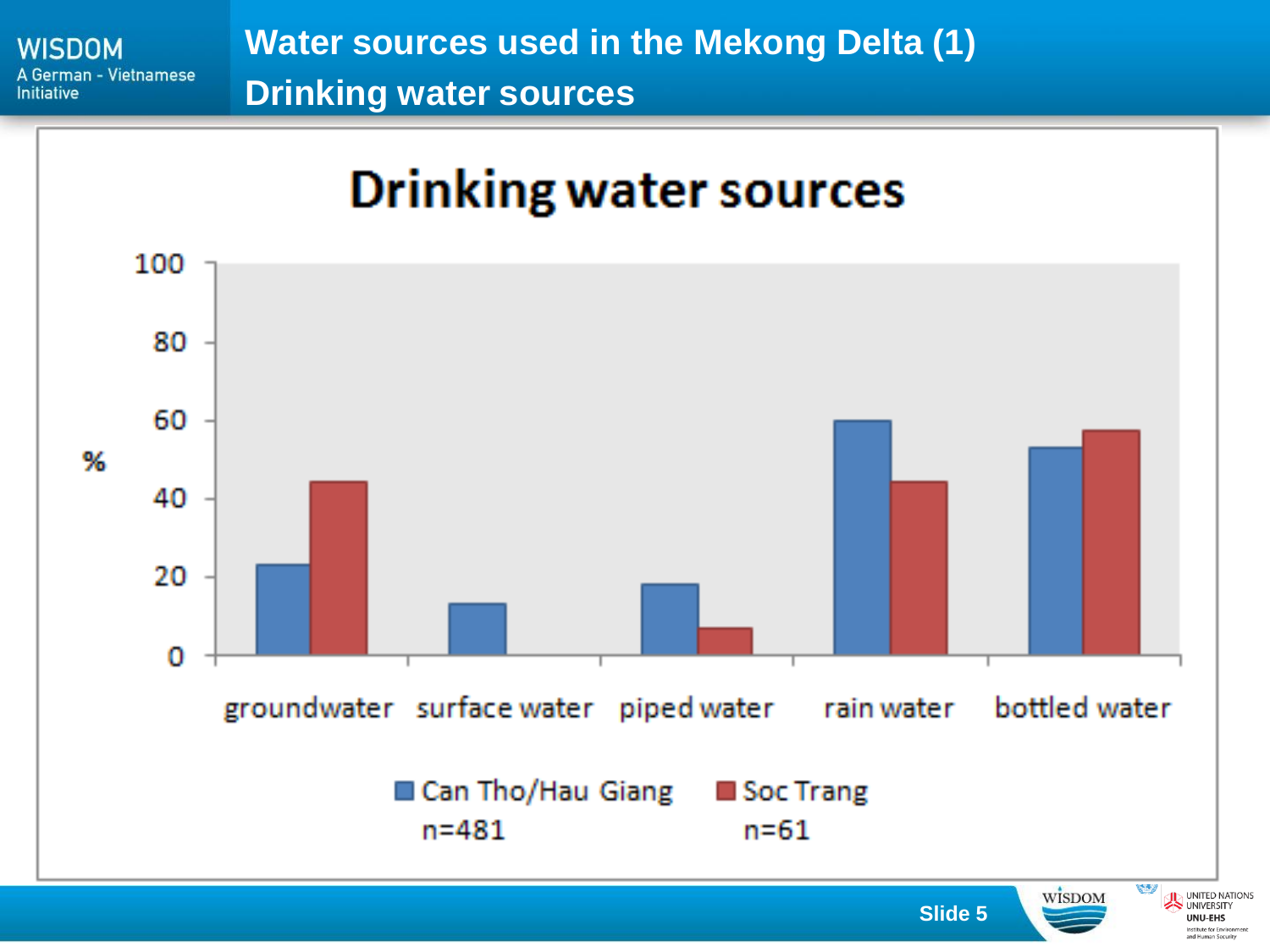



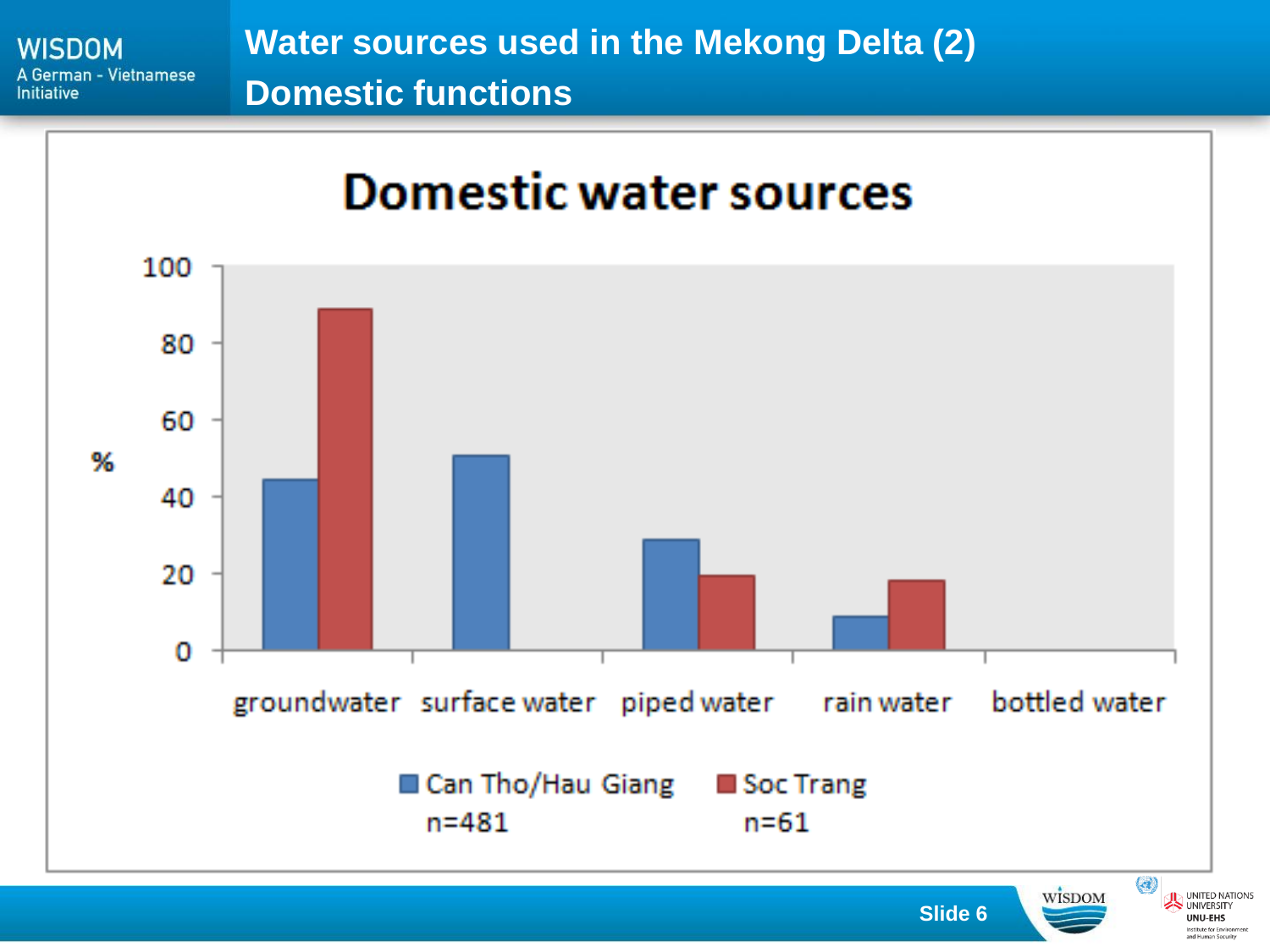# **Harvested Rainwater Quality**



WISDOM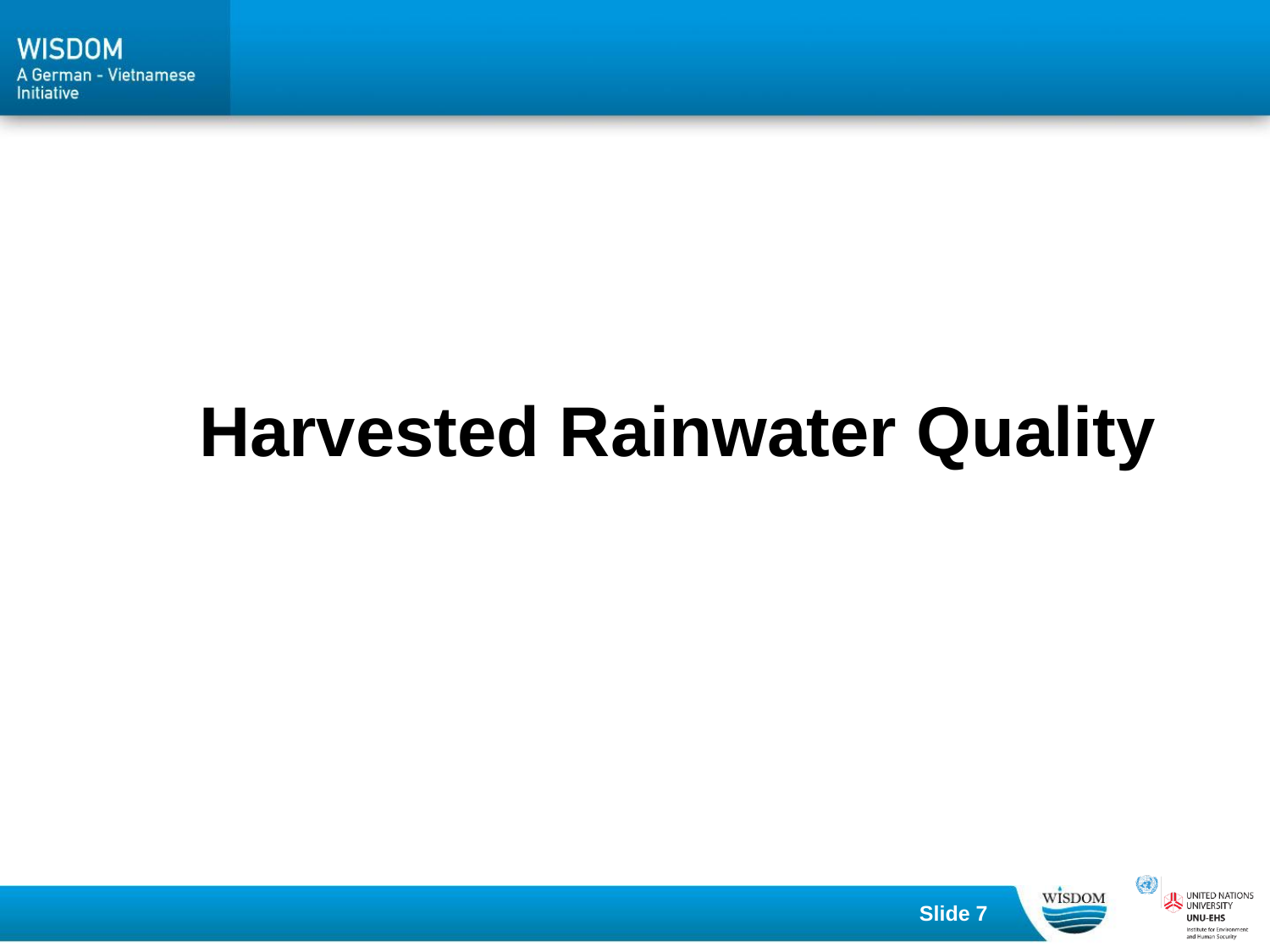

- ◆ 78 harvested rainwater samples were collected
- Investigating effects of local conditions  $\bullet$ 
	- Roof types
	- Storage system
	- Storage duration
- **Investigating effects of spatial conditions** 
	- **Industry**
	- Main roads
	- **Coastline**



WISDO

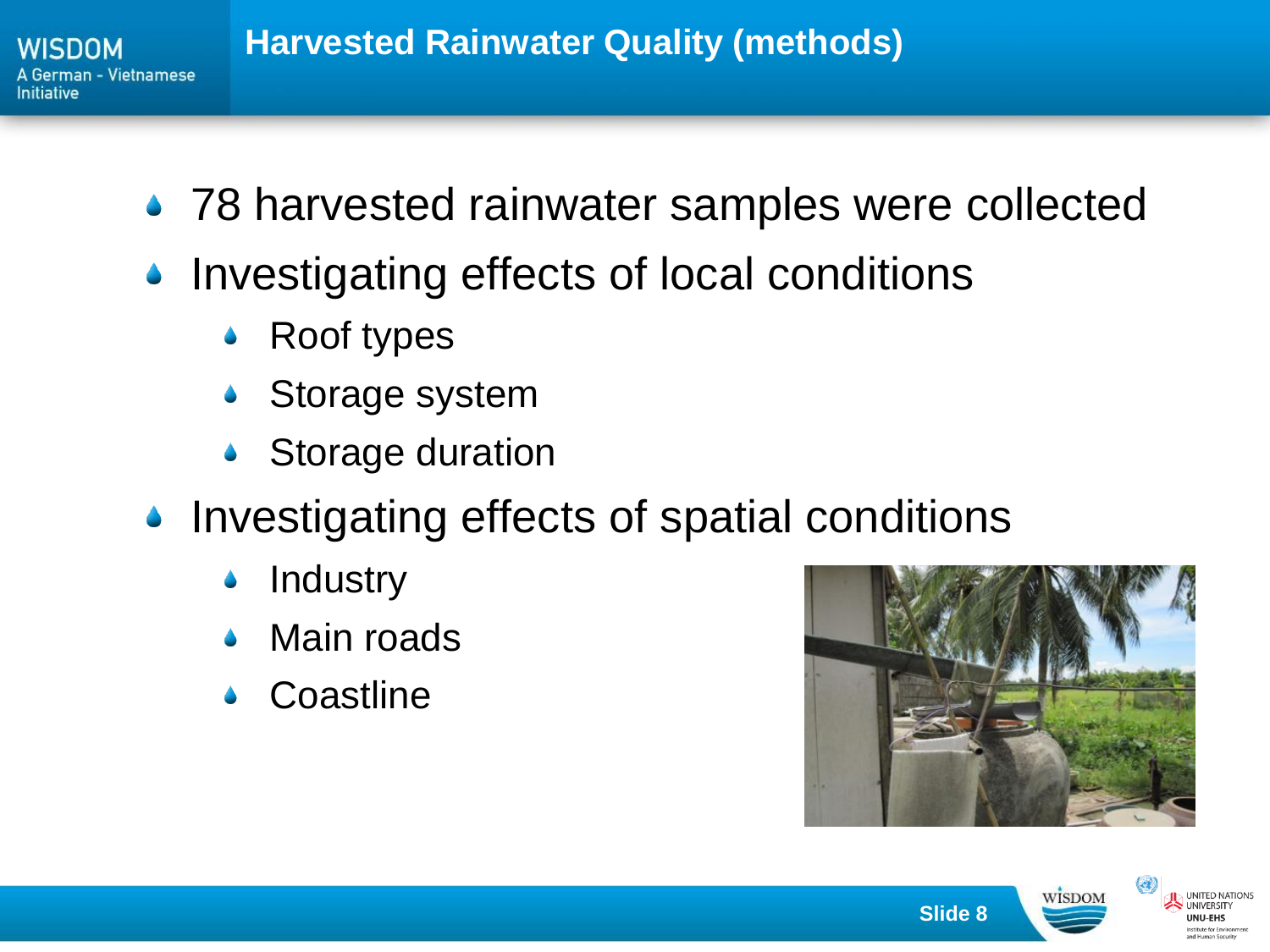In general three roof types:

Thatch: significantly higher  $\blacklozenge$ concentrations ( $p < 0.05$ ) of COD, phosphorus, manganese and TDS and high turbidity levels

Metallic sheets: significantly higher  $\blacklozenge$ concentrations ( $p < 0.05$ ) of zinc

Asbestos / tile roofs: no significantly differences detected







**WISDOM** 

**Slide 9**

**UNITED NATIONS**  $\sum_{n=1}^{\infty}$  UNIVERS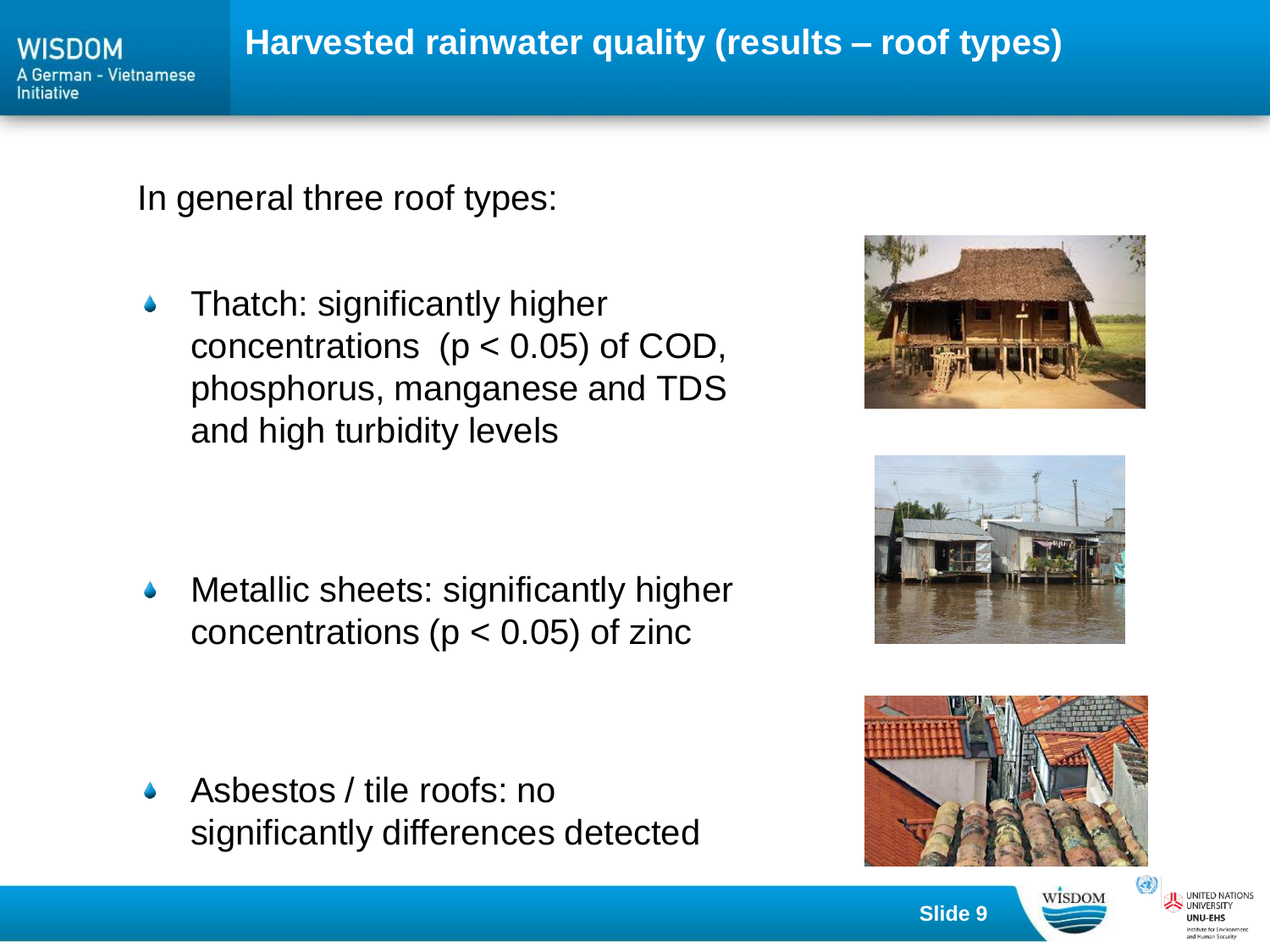- ◆ Storage system: small but nevertheless significant differences between stored water in tanks versus jars (for ammonium and nitrite)
- Storage duration: no significant difference
- Industrial areas: higher concentrations of barium, zinc and higher pH levels
- ◆ Main roads: no significant differences
- ◆ Coastline: significantly higher concentrations of sodium and magnesium

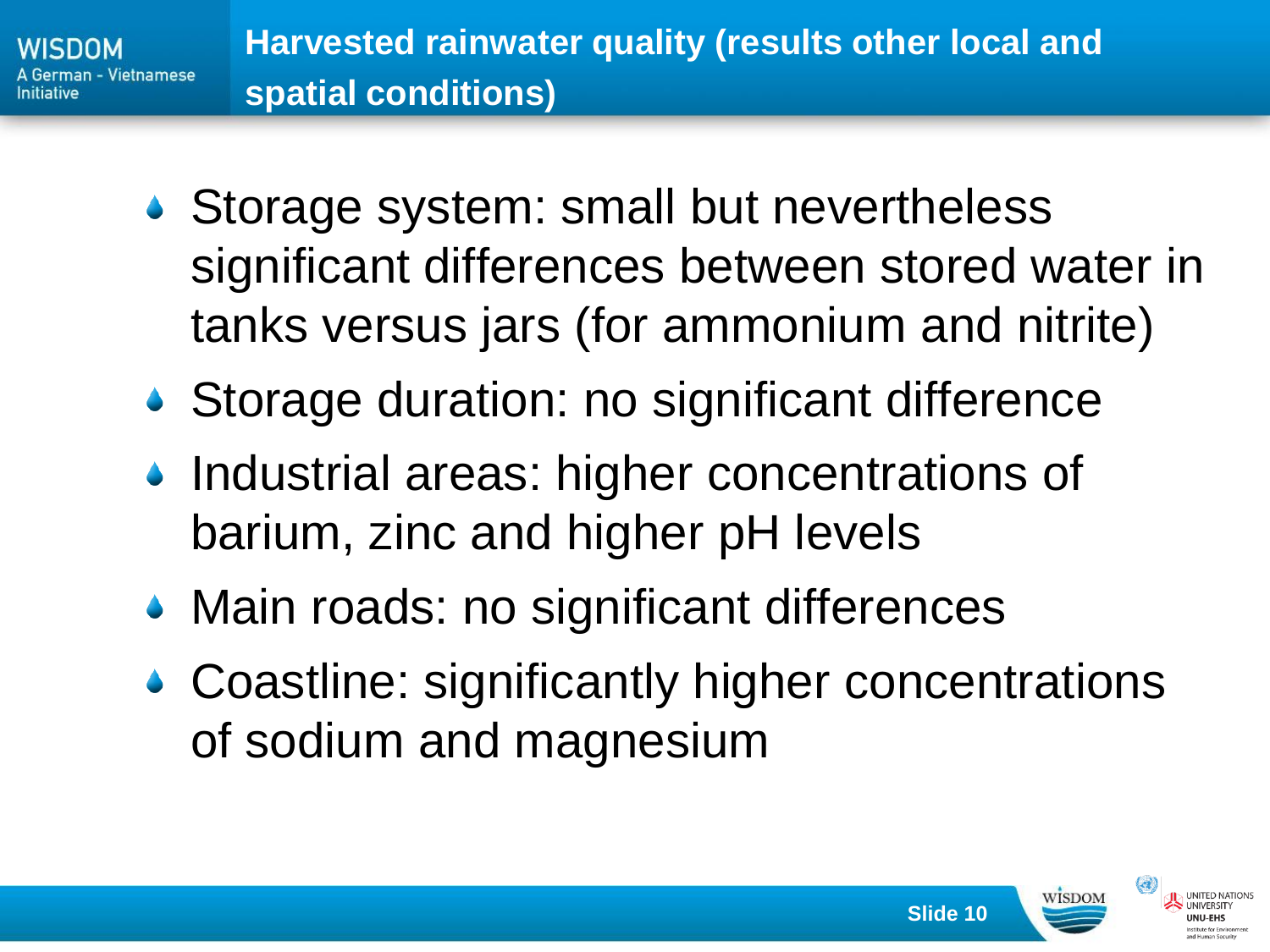

- **Harvested rainwater quality (other water quality parameters)**
- The most severe contamination of harvested rainwater includes:
	- ◆ Fecal contamination
	- $\blacklozenge$ Lead



**Formation** UNIVERS

- Probably caused by a variety of household specific conditions
	- **Handling** ♦
	- Behavioral aspects and hygienic perspectives ♦
	- Storage conditions
	- Etc...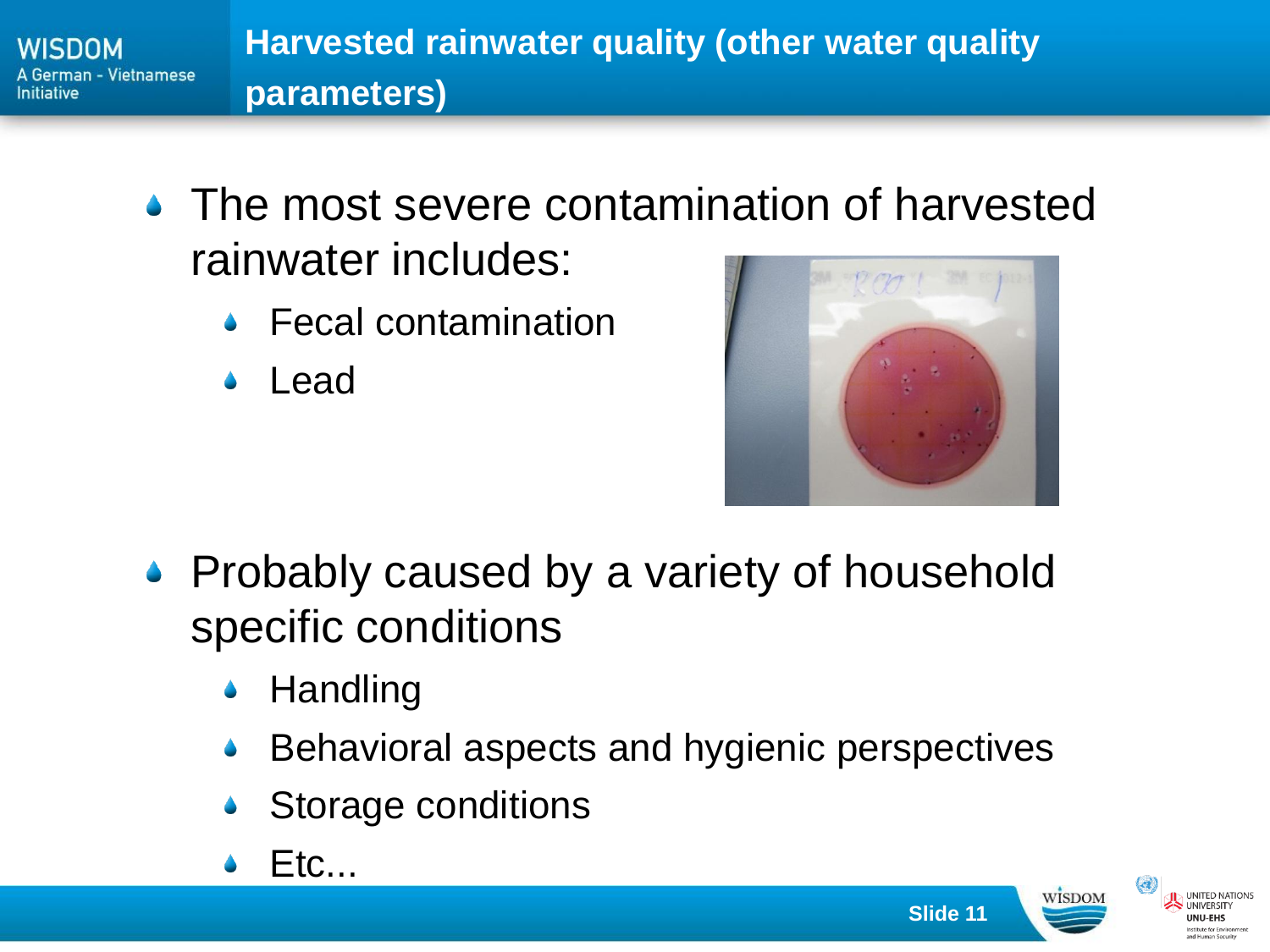| <b>WISDOM</b><br>A German - Vietnamese<br><b>Initiative</b> | <b>Harvested rainwater quality (guideline exceedings and \</b> |
|-------------------------------------------------------------|----------------------------------------------------------------|
|                                                             | <b>recommendations)</b>                                        |

#### Guideline exceedings for selected parameters $\blacklozenge$



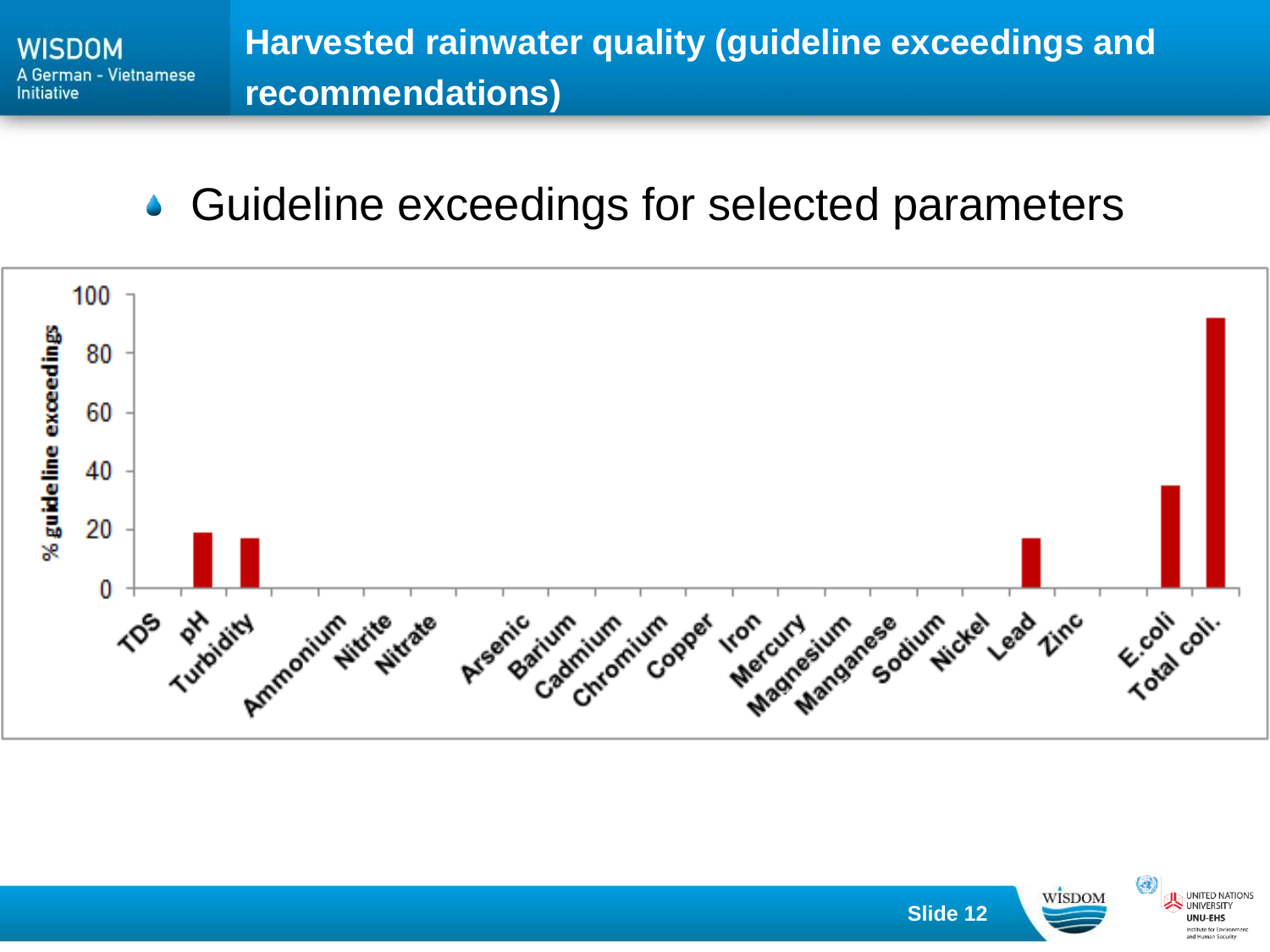

- ◆ Conclusions
	- Investigated spatial and local conditions influence the quality of household stored rainwater
	- Microbial and lead contamination most severe concern  $\bullet$ regarding harvested rainwater quality
- Recommendations
	- Boiling of harvested rainwater
	- Improve storage conditions ♦
	- Invest on educational measures
	- Despite pollution, harvested rainwater suitable source for drinking

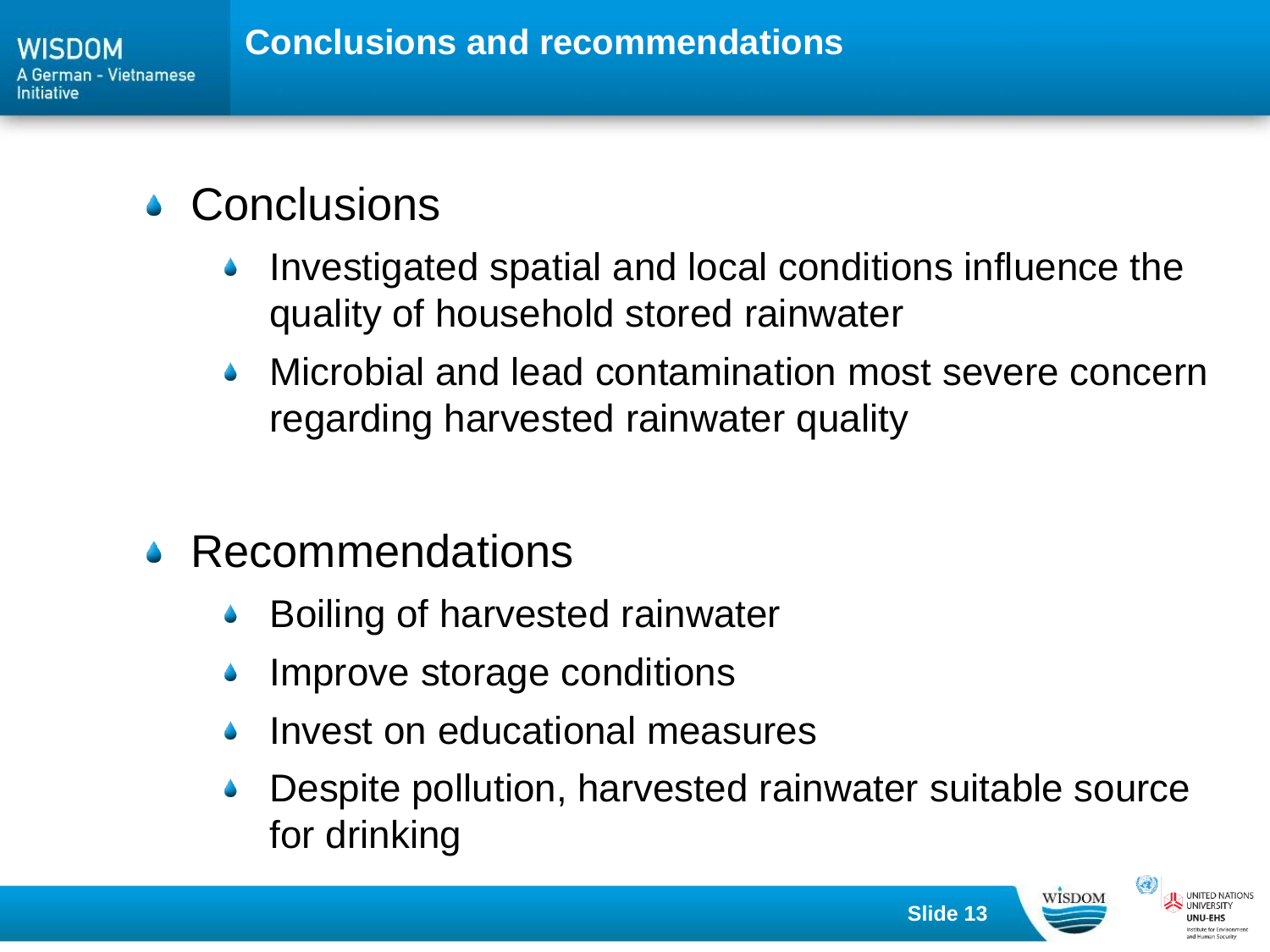# **Surface Water Quality**



**Slide 14**

**WISDOM**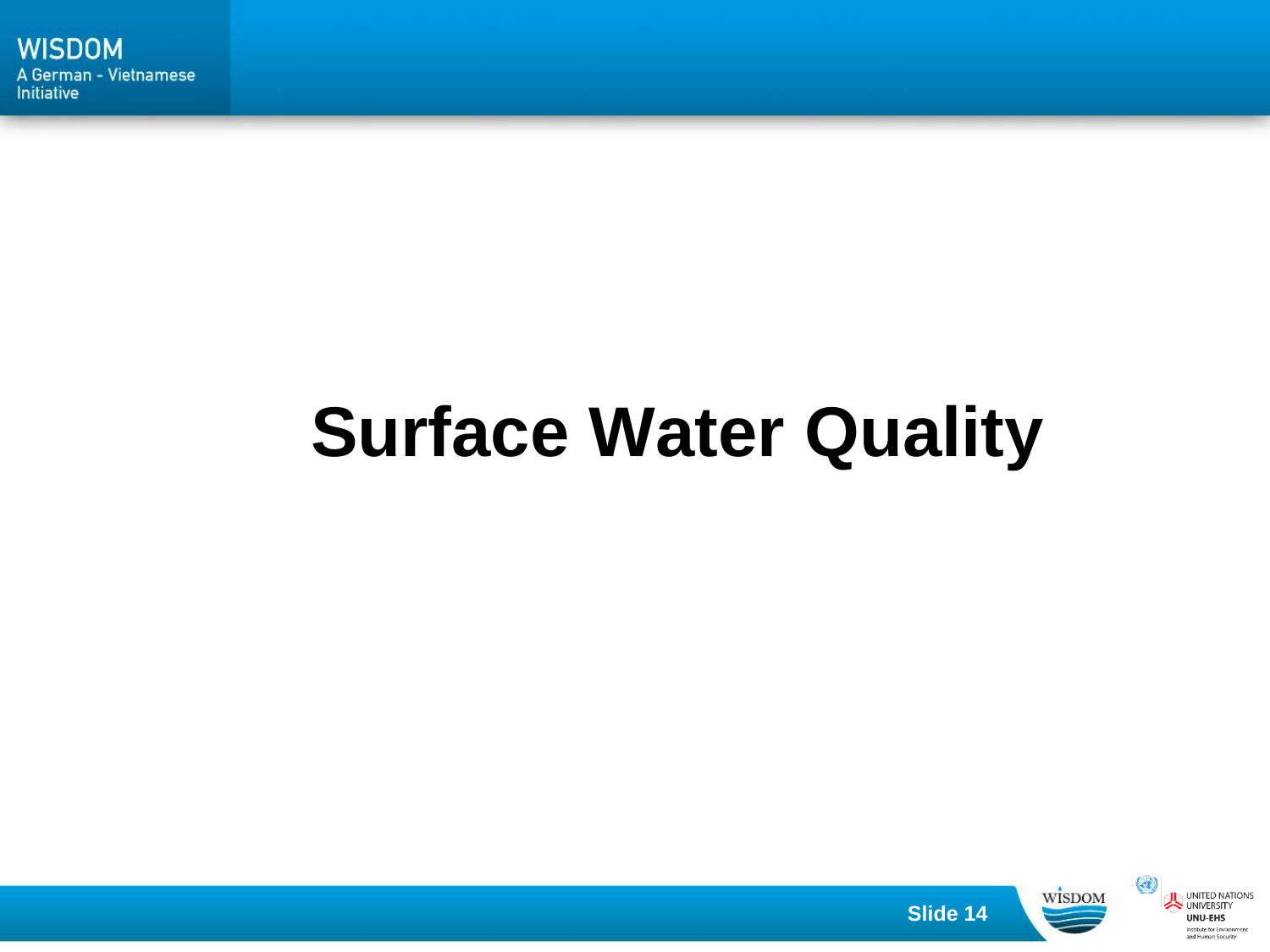

◆ Surface water quality monitoring: 33 sites, monthly from November 2011 – July 2012



## ◆ Purpose of this study

- Investigating and assessing sources of pollution
- Identify hot-spot areas of pollution

**Slide 15**

WISDON

**Formation** UNIVERS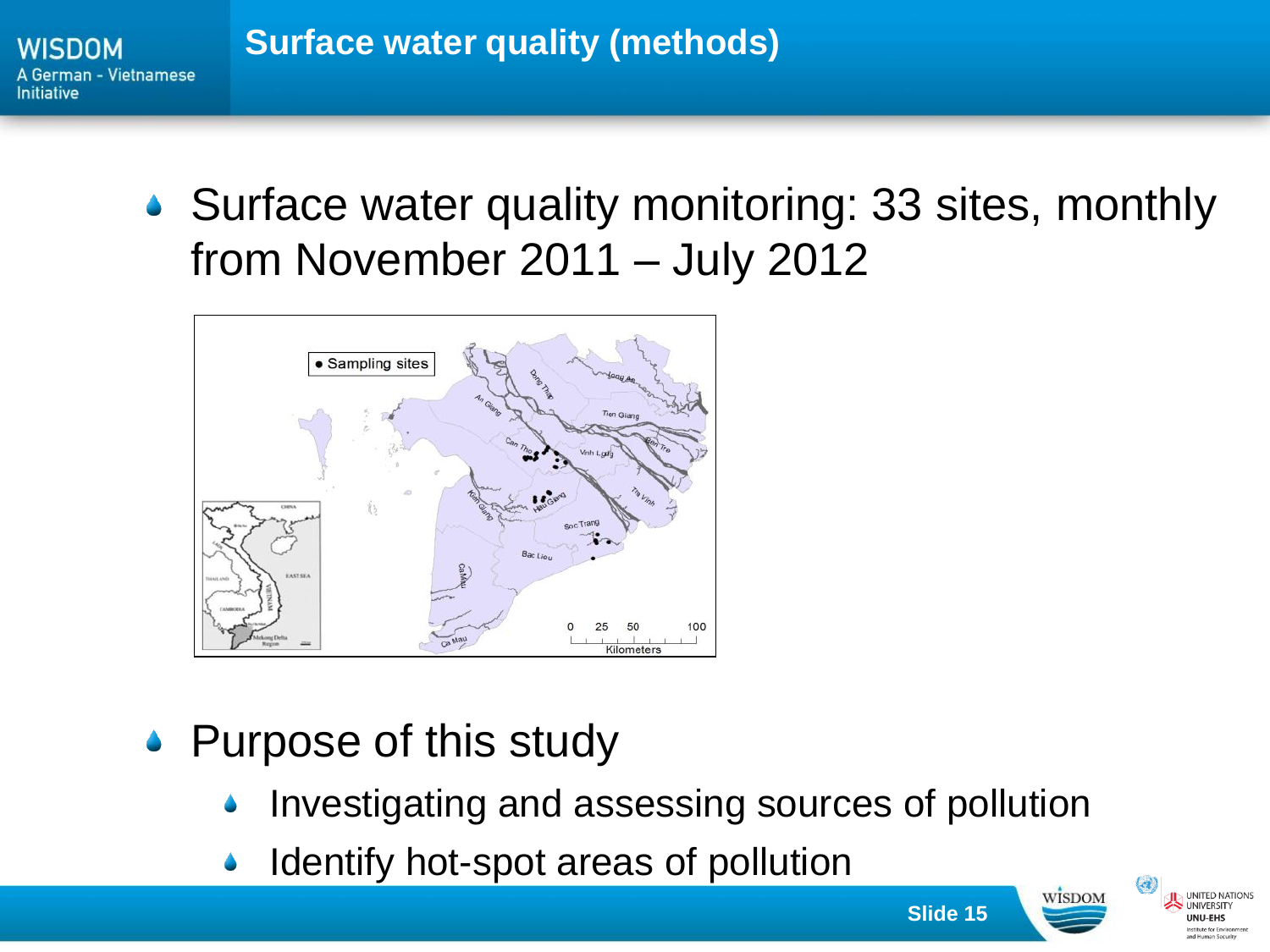#### **Surface water quality (results of PCA analysis)**

**WISDOM** A German - Vietnamese **Initiative** 

### Urbanization (24.7% variance)



*Main source for:* Ammonium (Total) coliforms Sodium Zinc

### Soil leaching (24.6% variance)



*Main source for:* Aluminum Chromium Iron Nickel Lead

### Tidal influences (20.4% variance) Aquaculture (14.6% variance)



*Main source for:*

COD Barium

Manganese



*Main source for:* Ammonium **Nitrite Phosphorus Mercury** 

**WISDO** 

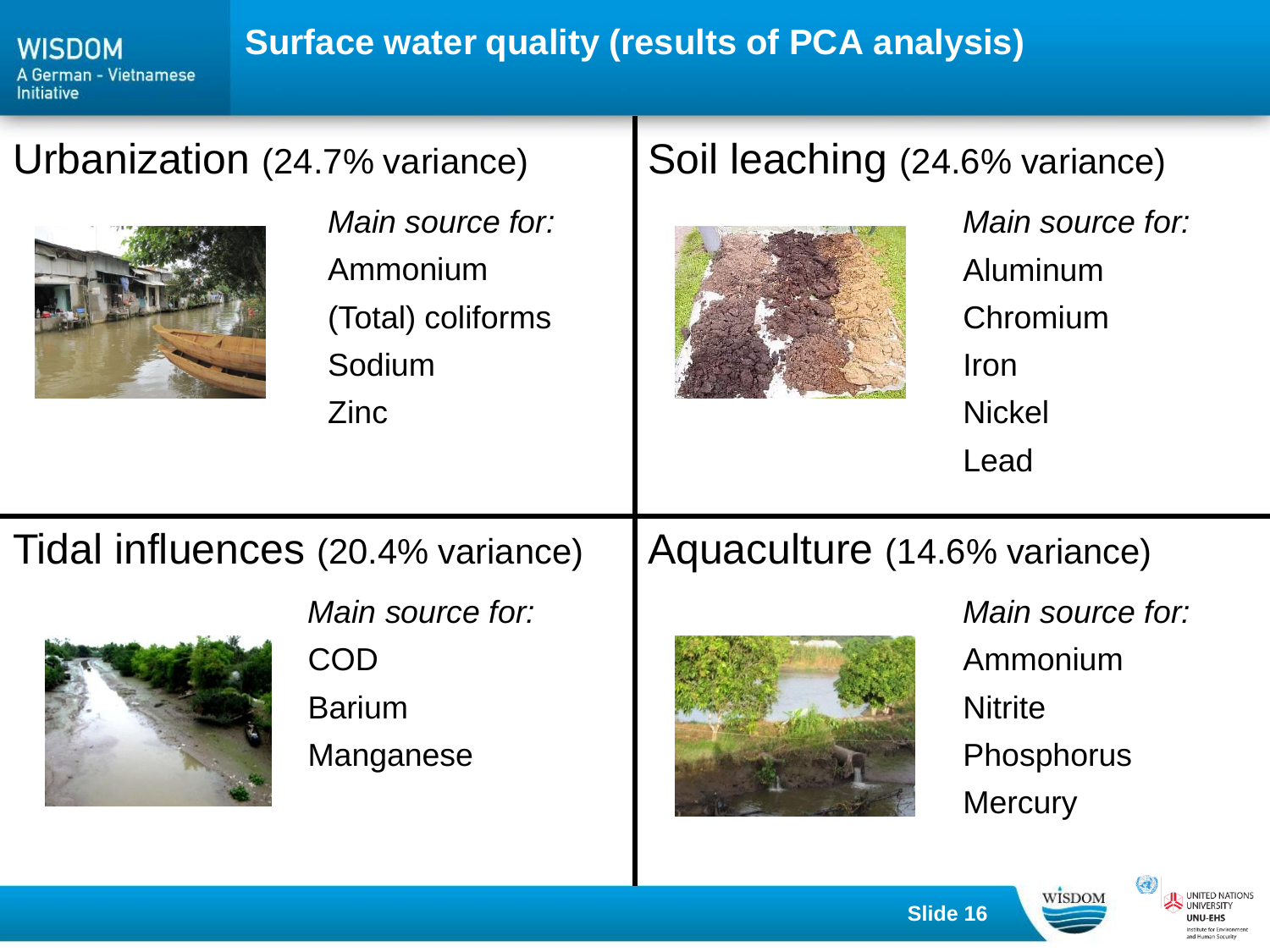

- Regression models were built to develop surface  $\blacklozenge$ water quality maps
- Please have a look at the poster for results  $\bullet$





WISDO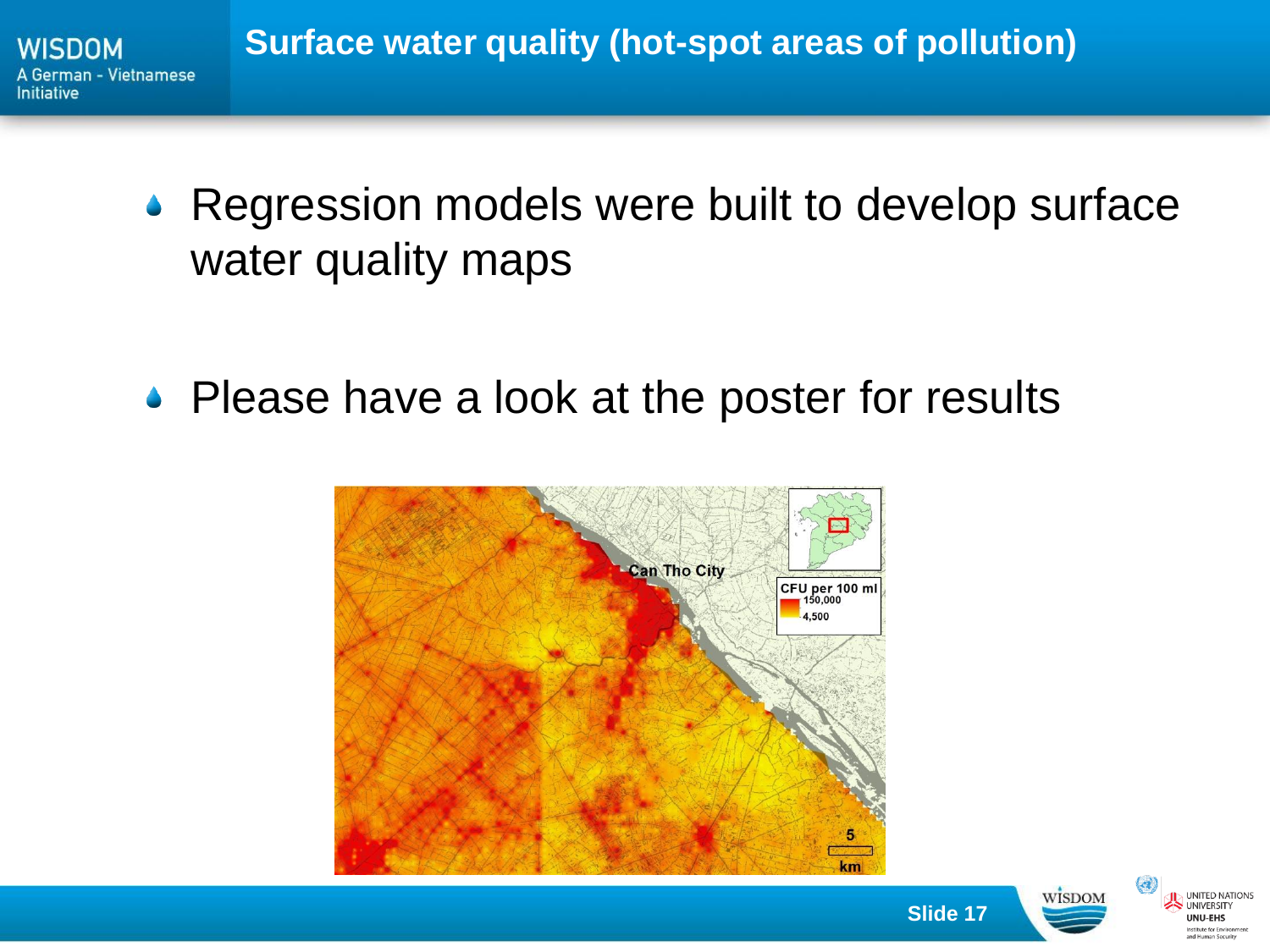

- ◆ Five water sources used for drinking
- ◆ Harvested rainwater quality
	- Roof type is relevant  $\blacklozenge$
	- Microbial pollution and lead most concerning ♦ parameters
- Surface water quality
	- Four main factors that explain presence of  $\blacklozenge$ contaminants in surface water

Submitted article

*Wilbers, G., Sebesvari, Z., Renaud, F.G., Rechenburg, A., (under review). Effects of local and spatial conditions on the quality of harvested rainwater in the Mekong Delta, Vietnam. Environmental Pollution*

**Formation** UNIVERS

**Slide 18**

WISDO!